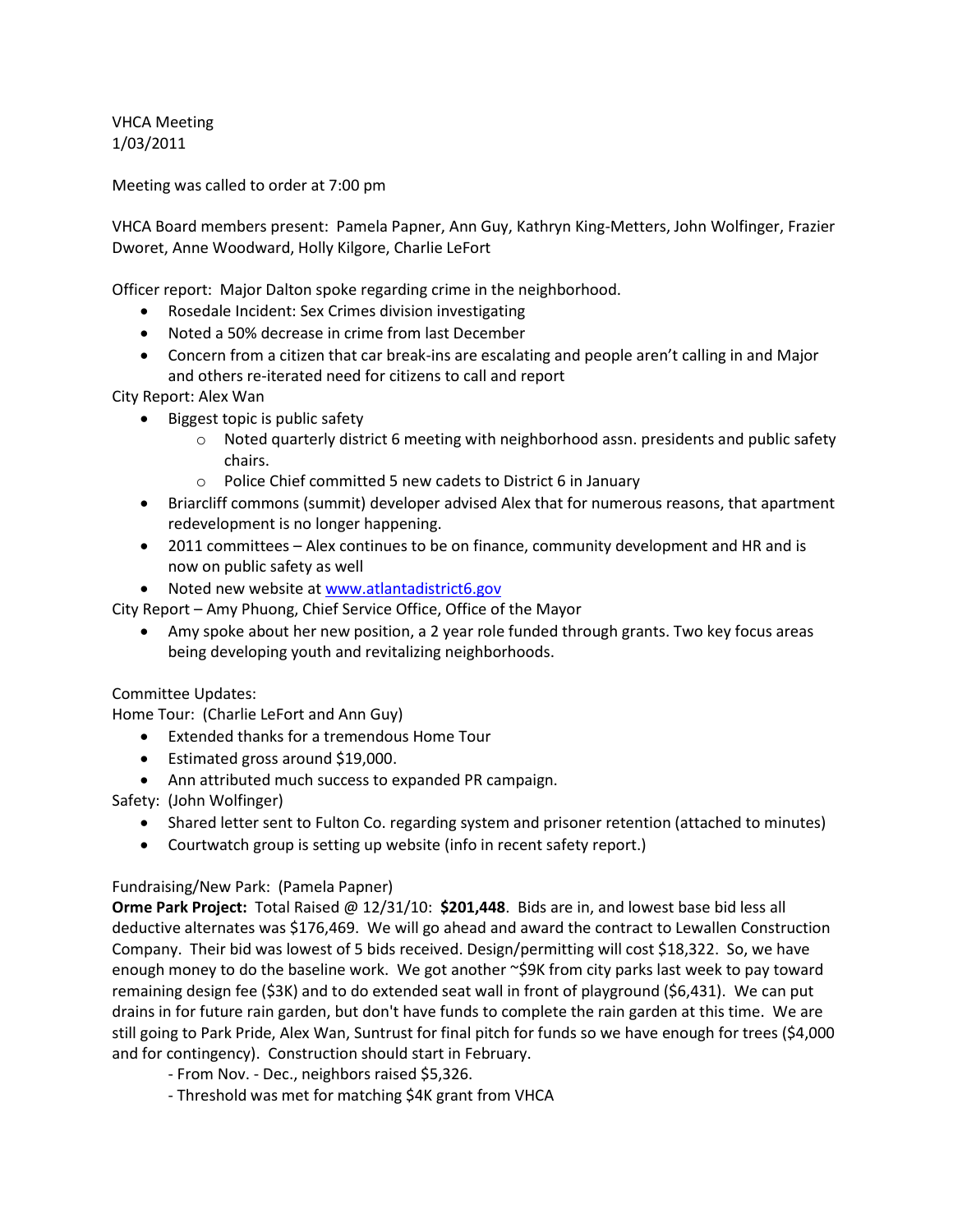**New Highland Park Project:** Funds raised @12/31/10 (over 2 years): \$78,291. We recently received two \$1K donations.

- Letters were mailed to all Atkins Park residents and commercial owners asking them to contribute NOW

- Tree lighting raised \$257
- NHP design will be on agenda to review/approve at NPU-F meeting 1/17.
- Park Pride grant application is due 2/21, with grants workshop on 1/18 required.
- Requests for bids should go out soon. Target date to construct is ~April 2011.

## **Fundraising for Both Projects:**

- Osteria Dine-Out was successful. We earned \$500.
- We did not get a "Whole Foods 5% Day" yet, but our application will be kept and considered again for the Summer quarter "Whole Foods 5% Day"

- Flyer boxes in both Orme and NHP have been well-received. Sign coming soon for Orme. Thermometer coming soon for NHP.

## Other updates (Pamela Papner)

**AGL Matter**: I attended a meeting with Loring Heights and other neighborhoods frustrated about the same thing - patches every 10 yards and refusal of AGL to mill/repave. Alex Wan is in process of setting up a meeting with 3 Council Members and impacted neighborhoods to see about what can be done. Meeting is expected in January. The Dept. of Public Works does not seem to be making headway resolving the matter, but perhaps there is a way to make headway via city council action. More to come.

**Trees:** Working w/ Scott Stern/Trees Atlanta on idea to plant 7 trees in front of the parking lot on N. Highland at Amsterdam. We may get it done this year. Highland Terrace is also getting a new tree to replace dead one in cul-de-sac.

**Web:** High Level Requirements are completed and await feedback. Thanks to Brian Gross for his help. Next step is to obtain estimates and propose back to Board.

## **Summerfest**:

- All contracts are complete (Premier Events, Artist Market, Zapplication) or almost complete (DaveFM, Road Race). Kick off meeting is in February.

- Artist Market applications are posted at zapplication.org, and artists may apply online between 1/3/11 and 3/4/11.

Planning and Variances (Frazier Dworet) V10-194 804 Ponce de Leon Terrace

Applicant seeks variance from zoning regulations to reduce the required front yard setback from 35' to 30' to allow for an attic finish for a second story addition to an existing single family dwelling. Applicant seeks no other variances at this time.

Planning committee voted to approve,  $3 - 0$